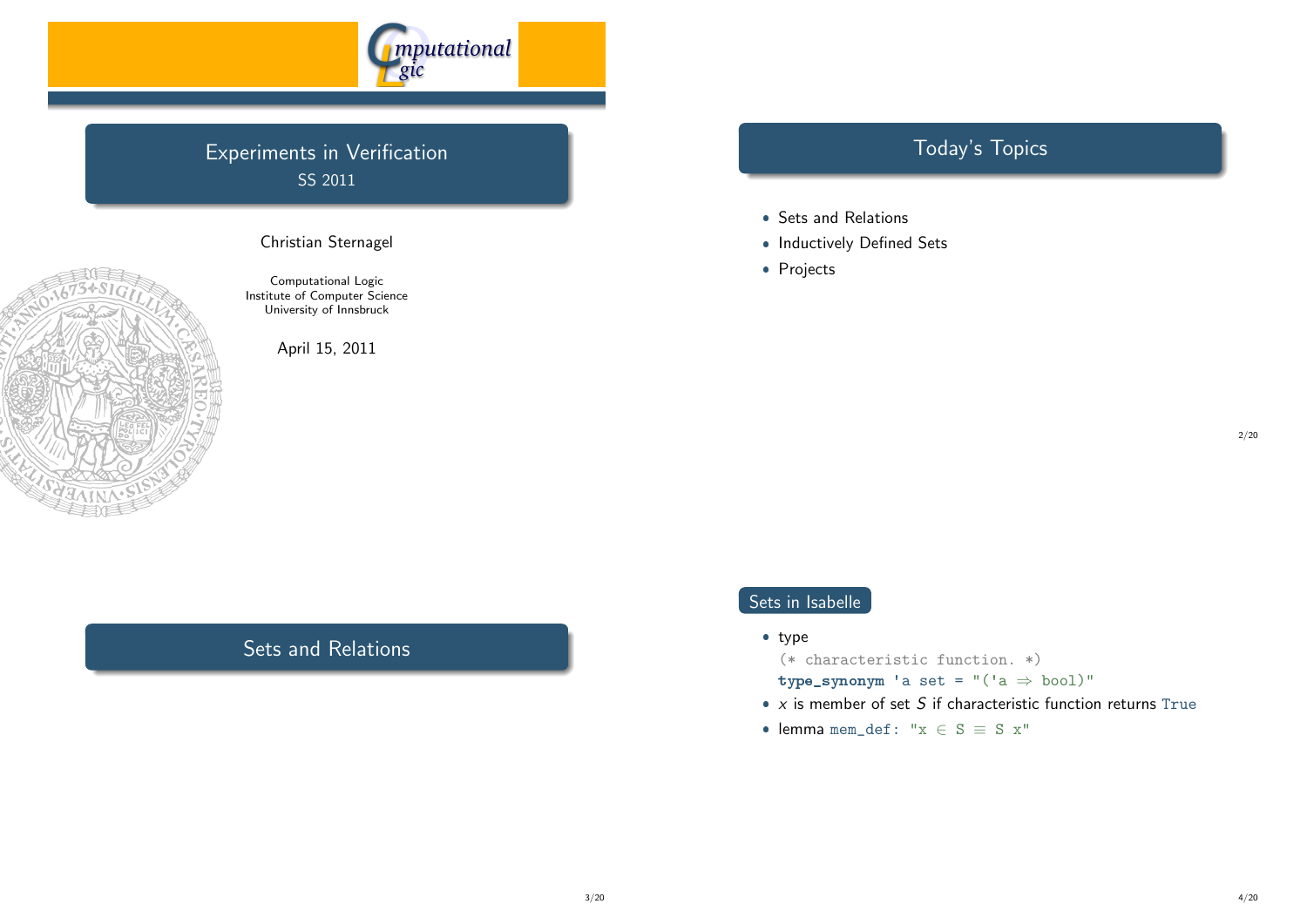### Basic Operations on Sets – Intersection

- notation:  $A \cap B$  (ASCII:  $A \text{Int } B$ )
- IntI:  $\llbracket c \in A; c \in B \rrbracket \Longrightarrow c \in A \cap B$
- IntD1:  $c \in A \cap B \Longrightarrow c \in A$
- IntD2:  $c \in A \cap B \Longrightarrow c \in B$

### Basic Operations on Sets – Union

- notation:  $A \cup B$  (ASCII:  $A \text{Un } B$ )
- UnI1:  $c \in A \Longrightarrow c \in A \cup B$
- UnI2:  $c \in B \Longrightarrow c \in A \cup B$
- UnE:  $[ c \in A \cup B; c \in A \Longrightarrow P; c \in B \Longrightarrow P ] \Longrightarrow P$

# Basic Operations on Sets – Complement and Difference

- complement:  $-A$
- Compl\_iff:  $(c \in -A) = (c \notin A)$
- $\bullet$  difference:  $A B$

# Basic Operations on Sets – Subsets

- notation:  $A \subseteq B$  (ASCII:  $A \leq B$ )
- subsetI:  $(\bigwedge x. x \in A \Longrightarrow x \in B) \Longrightarrow A \subseteq B$
- equalityI:  $\llbracket A \subseteq B$ ;  $B \subseteq A \rrbracket \Longrightarrow A = B$

5/20

# Set Notation

- the empty set:  $\{\}$
- the universal set: UNIV
- a singleton set:  $\{x\}$
- insertion (insert\_is\_Un): insert  $x A = \{x\} \cup A$
- finite sets, e.g.,  $\{a, b, c, d\}$

# An Example Proof

lemma "A ∩ (B ∪ C) = (A ∩ B) ∪ (A ∩ C)"

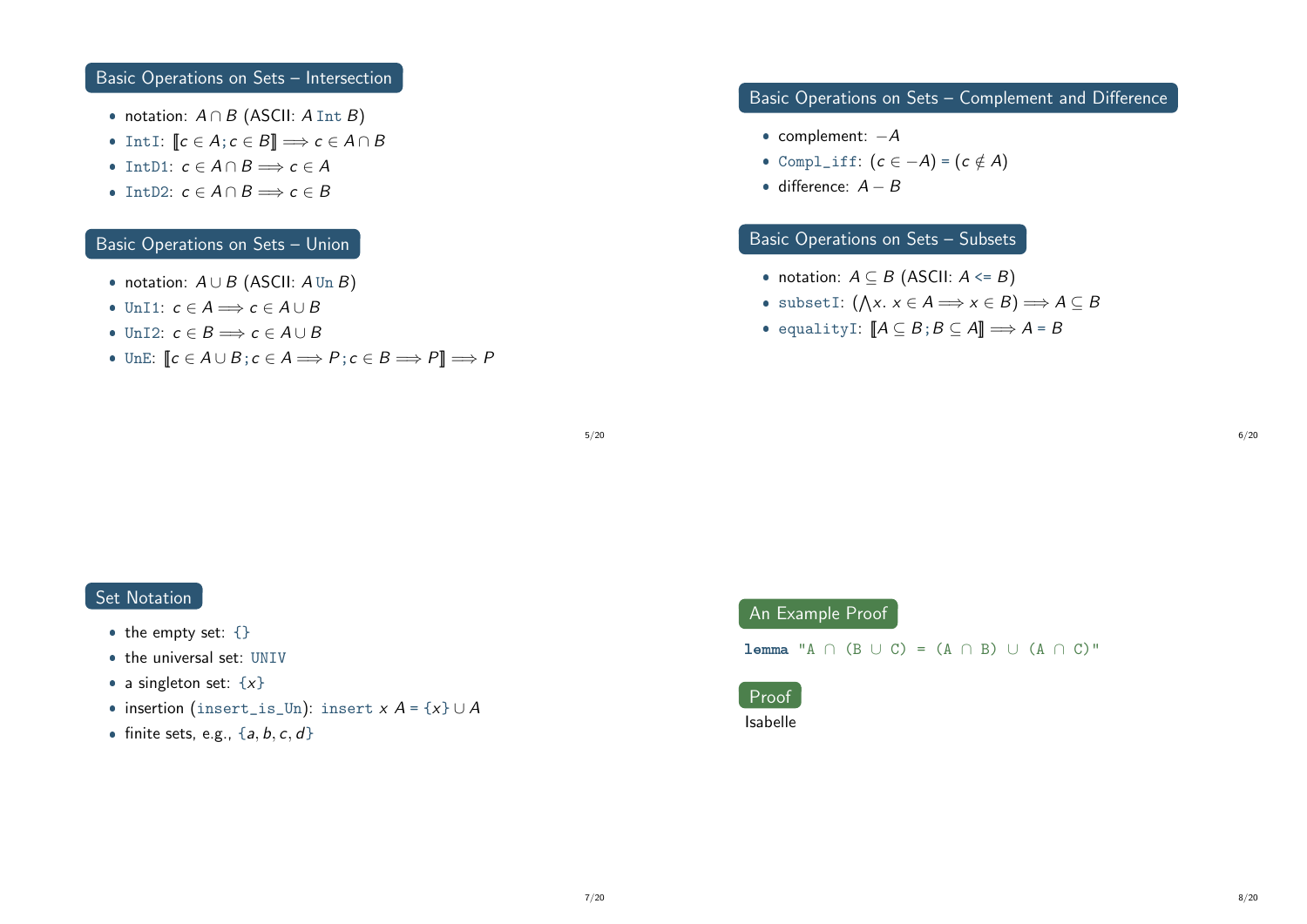#### A Shorter Proof – The blast Method

- applies introduction and elimination rules automatically
- suitable for many goals concerning logical and/or set operations

lemma "A ∩ (B ∪ C) = (A ∩ B) ∪ (A ∩ C)" by blast

### Set Comprehension by Example

| Mathematics        | <b>Isabelle</b>                                                                    |
|--------------------|------------------------------------------------------------------------------------|
| $\{x \mid P(x)\}\$ | $\{x. \, P \, x\}$                                                                 |
|                    | $\{(x,y) \mid x \in A, y \in B\}$ $\{(x,y) \mid x \mid y, x \in A \land y \in B\}$ |

9/20

#### Binding Operators for Sets

- bounded universal quantifier:  $\forall x \in A$ . P x
- bounded existential quantifier:  $\exists x \in A$ . P x
- ballI:  $(\bigwedge x. x \in A \Longrightarrow P x) \Longrightarrow \forall x \in A. P x$
- bspec:  $[\![\forall x \in A \colon P \times x; x \in A]\!] \Longrightarrow P \times P$
- bexI:  $[P \ x; x \in A] \Longrightarrow \exists x \in A. \ P \ x$
- bexE:  $[\exists x \in A. P x; \land x. [x \in A; P x] \Longrightarrow Q] \Longrightarrow Q$

#### Relations – Basics

- a relation is a set of pairs  $((a \times b)$  set)
- identity relation: Id  $\equiv \{p. \exists x. p = (x, x)\}\;$
- composition:  $r \circ s \equiv \{(x, z) \text{. } \exists y \in (x, y) \in r \land (y, z) \in s\}$
- converse:  $((a, b) \in r^{\sim} 1) = ((b, a) \in r)$

#### Relations – Reflexive and Transitive Closure

- reflexive and transitive closure:  $r^*$
- transitive closure:  $r^+$
- rtrancl\_refl:  $(a, a) \in r^*$
- r\_into\_rtrancl:  $p \in r \Longrightarrow p \in r^*$
- rtrancl\_trans:  $[(a, b) \in r^*; (b, c) \in r^*] \Longrightarrow (a, c) \in r^*$

10/20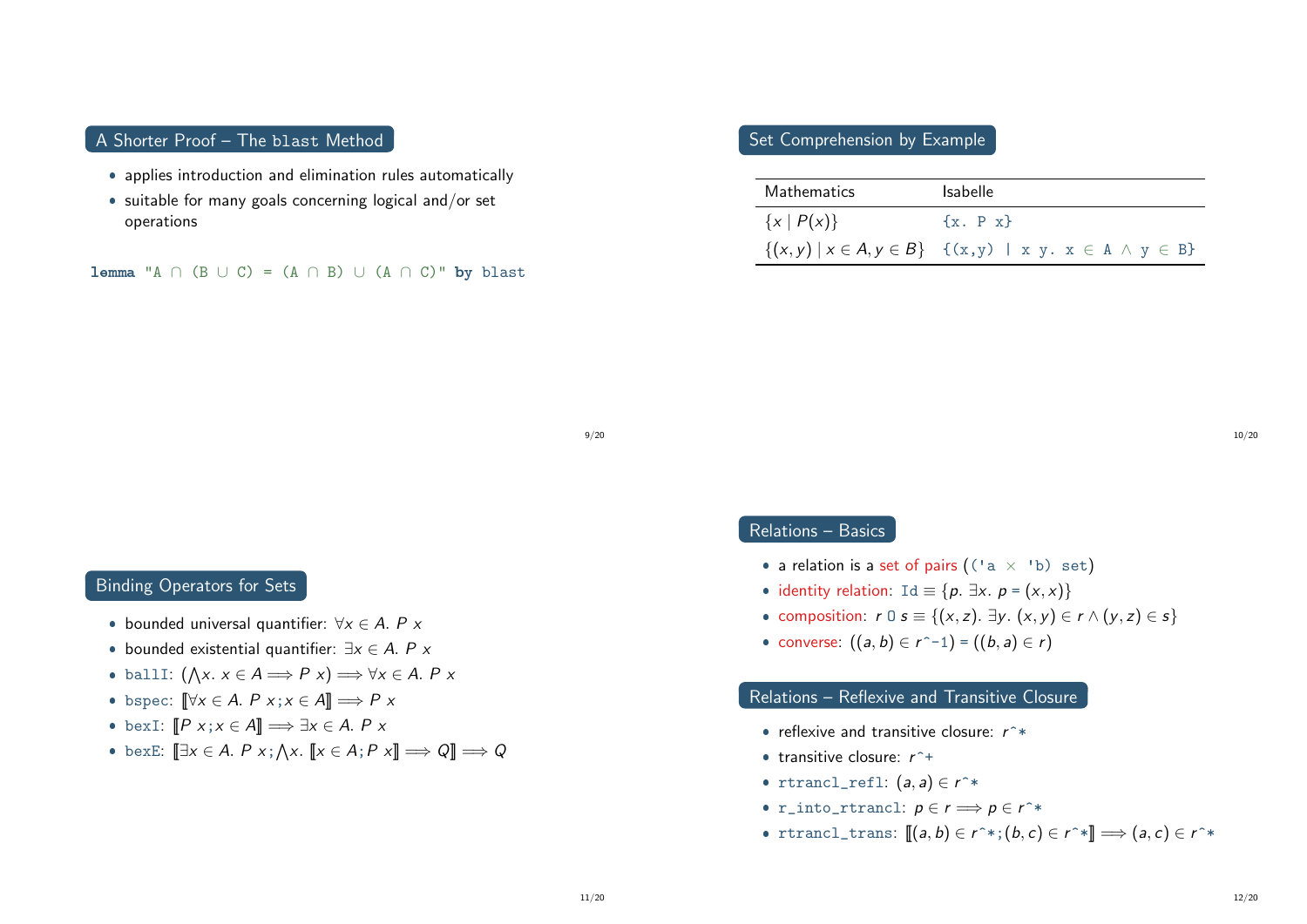# Example

lemma " $(r \cap s)^{-1} = s^{-1} \cap r^{-1}$ "



Isabelle

# Inductively Defined Sets

13/20

# An Introductory Definition - Even Numbers

inductive\_set even :: "nat set" where zero[intro!]: "0 ∈ even" | step[intro!]: "n  $\in$  even  $\implies$  Suc (Suc n)  $\in$  even"

#### Remarks

- intro: declares a lemma as introduction rule (for blast/auto)
- $\bullet$  elim: declares a lemma as elimination rule (for blast/auto)
- adding a ! tells the system that a rule is safe (i.e., it can always be applied without making the goal unprovable)
- even is the smallest set constructed by finitely many applications of the two rules zero and step (i.e., it contains only elements that can be added via the rules)

#### Even Numbers are Divisible by 2

```
lemma even_imp_2_dvd: "n \in even \implies 2 dvd n"
proof (induct rule: even.induct)
  case zero show ?case by simp
next
  case (step n)
  hence IH: "2 dvd n" by simp
  then obtain k where "n = 2 * k"
    unfolding dvd_def by (rule exE)
  hence "Suc (Suc n) = 2 * (Suc k)" by simp
 thus ?case unfolding dvd_def by (rule exI)
qed
```